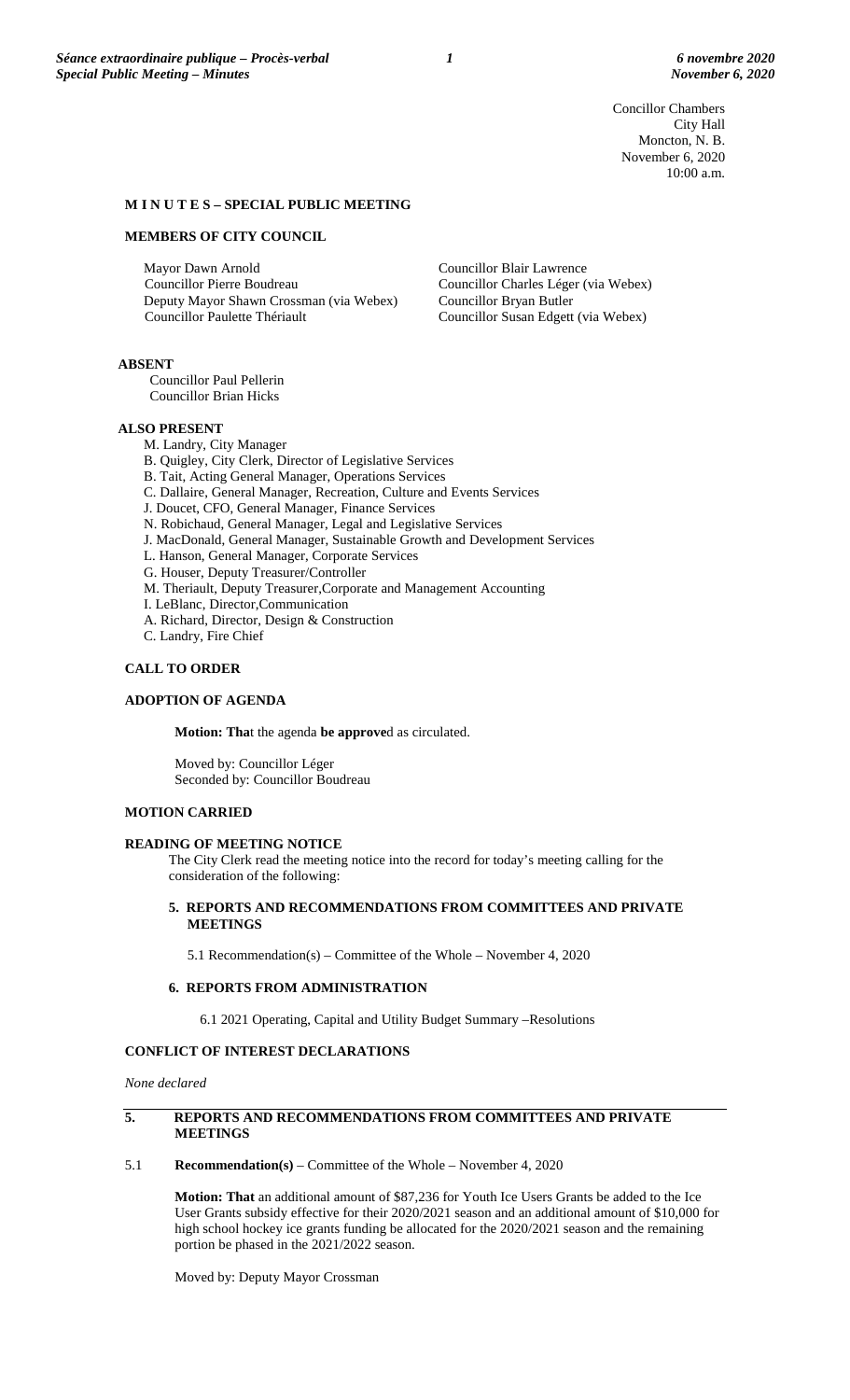Seconded by: Councillor Léger

Mr. Landry provided the background to the following consideration to be added to the original motion.

### **Considerations to be added to the original Motion:**

and that the total shortfall amount of \$47,236 be funded from the Water Asset Winterization level 2 request.

**That** administration provide an additional amount of funding to the high school teams in the following year to ultimately achieve an ice rate subsidy of 35%, similar to other youth ice user groups.

**That** the organizations being provided with the additional ice grant subsidy must provide evidence to the City of Moncton that they will be reducing their registration costs to their participants based on the per participant value of the ice grant provided.

Both the mover and seconder agreed to the addition.

**Motion: That** an additional amount of \$87,236 for Youth Ice Users Grants be added to the Ice User Grants subsidy effective for their 2020/2021 season and an additional amount of \$10,000 for high school hockey ice grants funding be allocated for the 2020/2021 season and the remaining portion be phased in the 2021/2022 season and that the total shortfall amount of \$47,236 be funded from the Water Asset Winterization level 2 request.

**That** administration provide an additional amount of funding to the high school teams in the following year to ultimately achieve an ice rate subsidy of 35%, similar to other youth ice user groups.

**That** the organizations being provided with the additional ice grant subsidy must provide evidence to the City of Moncton that they will be reducing their registration costs to their participants based on the per participant value of the ice grant provided.

Moved by: Deputy Mayor Crossman Seconded by: Councillor Léger

### **MOTION CARRIED**

# **6. REPORTS FROM ADMINISTRATION**

#### 6.1 **2021 Operating, Capital and Utility Budget Summary** –Resolutions

#### *Approval of 2021 Utility Operating Fund Budget.*

#### *Backgrounder:*

On November 4, 2020, Council was presented the proposed 2021 Utility Operating Fund budget. The Utility Operating Budget initially proposed an overall rate increase of 1.86% for 2021. During deliberations, a motion was made to keep the residential and commercial rates at the 2020 level, therefore, a 0% rate increase for the residential and commercial rate payers for 2021. This adjustment amounted to a revenue decrease of approximately \$365,000 and Administration has adjusted the water capital stabilization reserve to balance the budget accordingly.

As a result, the Revenues for 2021 are budgeted at **\$40,142,959** and Expenditures are budgeted at **\$40,142,959**.

This resolution is required to provide authorization from City of Moncton Council for submission to the Province of New Brunswick and to establish the Water and Wastewater rates for the 2021 calendar year.

# **2021 UTILITY OPERATING FUND BUDGET- CITY OF MONCTON**

THIS IS TO CERTIFY that on the 6th day of November, 2020 the Council of the local government of CITY OF MONCTON RESOLVED that pursuant to subsection 117(4) of the *Local Governance Act*, the total budget for the water and wastewater utility for the ensuing year would consist of total revenues of **\$40,142,959** and total expenditures of **\$40,142,959.**

Moved by: Councillor Boudreau Seconded by: Councillor Léger

# **MOTION CARRIED**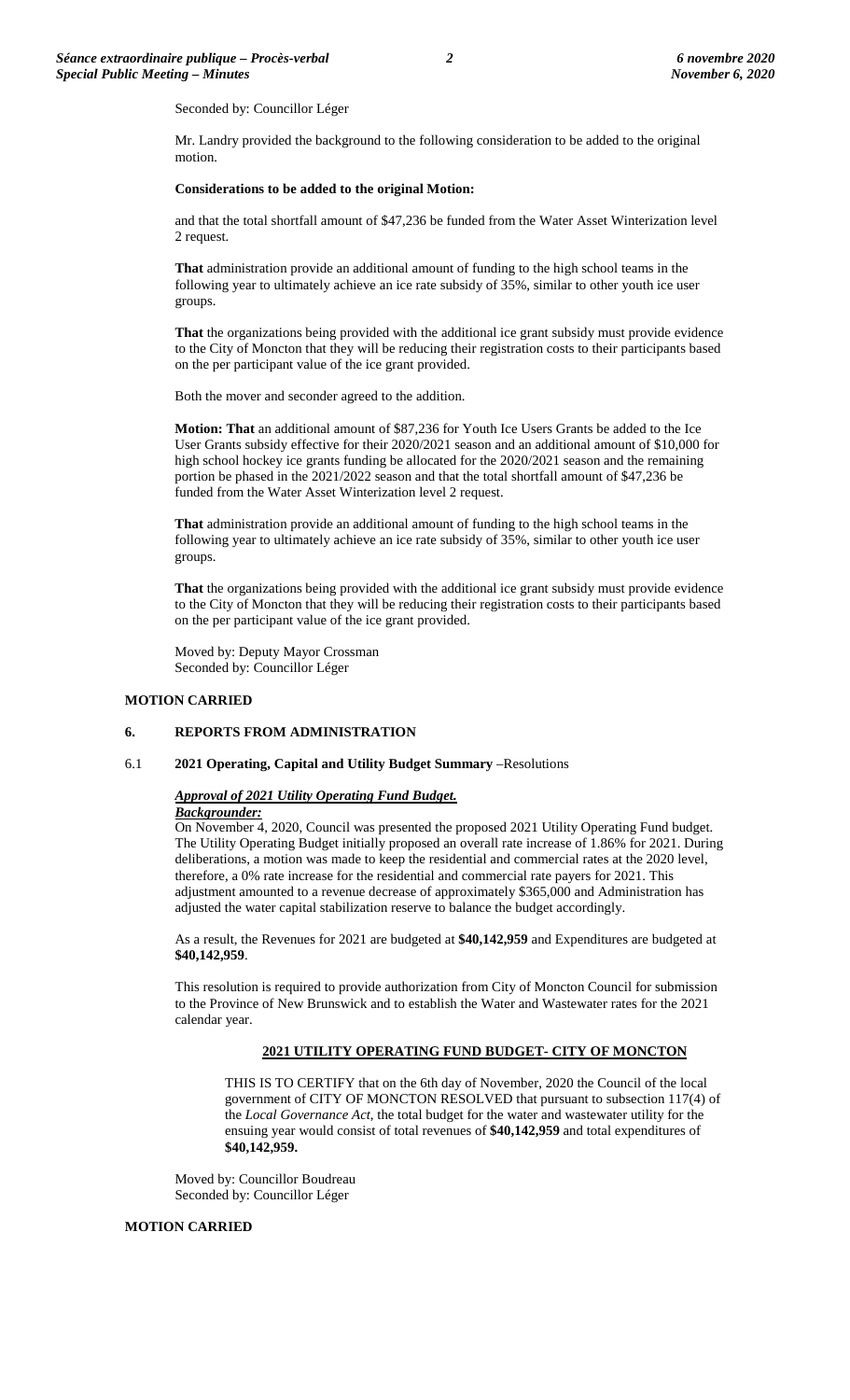# *Approval of 2021 General Operating Fund Budget.*

# *Backgrounder:*

On October 6, 2020, the City of Moncton received its 2021 Property Tax Assessment Base and related information from the Province of New Brunswick. The overall increase in assessment base from 2020 to 2021 amounts to 1.72%.

On November 4, 2020, based on the assessment base information, Council deliberated on the 2021 proposed General Operating Fund budget with total budgeted expenditures of \$161,760,658.

It is recommended that Council approve the submission to the Province of New Brunswick and to establish the Property Tax rates for the 2021 calendar year based on the recommendations brought forward on November 4, 2020 and related motion from Council.

### **2021 GENERAL OPERATING FUND BUDGET- CITY OF MONCTON**

THIS IS TO CERTIFY that on the 6th day of November, 2020, the Council of the local government of CITY OF MONCTON RESOLVED that the sum of \$161,760,658 be the total operating budget of the local government, that the sum of \$146,196,825 be the Warrant of the local government for the ensuing year, and that the tax rate(s) for the local government be: \$1.6497.

The Council orders and directs the levying by the Minister of Environment and Local Government of said amount on real property liable to taxation under the Assessment Act within the local government of: City of Moncton.

Moved by: Councillor Lawrence Seconded by: Councillor Butler

# **MOTION CARRIED**

# *Approval of 2021 Capital Works Budget*

### *Backgrounder:*

On November 4, 2020 Council deliberated on the 2021 Capital Works Budget for both the Utility and General Funds.

This Resolution is required to provide authorization from City of Moncton Council to submit an application to the Municipal Borrowing Board for authorization to borrow or guarantee the prepayment of money borrowed or deemed borrowed for the capital projects outlined in the 2021 Capital Works Program.

### *2021 Capital Works Budget.*

**WHEREAS** the City Council of the City of Moncton has adopted a Capital Works Budget for 2021

**BE IT RESOLVED** that the City of Moncton submit to the Municipal Capital Borrowing Board, an application for authorization to borrow or guarantee the repayment of money borrowed or deemed borrowed for a capital expense for the following purposes, term and amount:

| <b>PURPOSE</b>                                      | <b>AMOUNT</b> | <b>TERM</b> |
|-----------------------------------------------------|---------------|-------------|
| Government General Services                         | \$<br>454,000 | 5 years     |
| <b>Transportation Services</b>                      | \$ 6,757,000  | 10 years    |
| Recreational and Cultural Services                  | \$2,462,000   | 10 years    |
| <b>Protective Services</b>                          | \$<br>615,000 | 5 years     |
| <b>Environmental Development</b><br><b>Services</b> | 285,000<br>S  | 5 years     |
| <b>General Capital</b>                              | \$10,573,000  |             |
| <b>Environmental Health Services</b><br>(Utility)   | \$12,867,000  | 10 years    |
| <b>Utility Capital</b>                              | \$12,867,000  |             |
| <b>TOTAL</b>                                        | \$23,440,000  |             |

Moved by: Councillor Léger Seconded by: Councillor Butler

# **MOTION CARRIED**

In response to a question from Councillor Léger, Mr. Landry advised that administration is currently working with Peoples Park Tower and Codiac Transpo on improvements of routes.